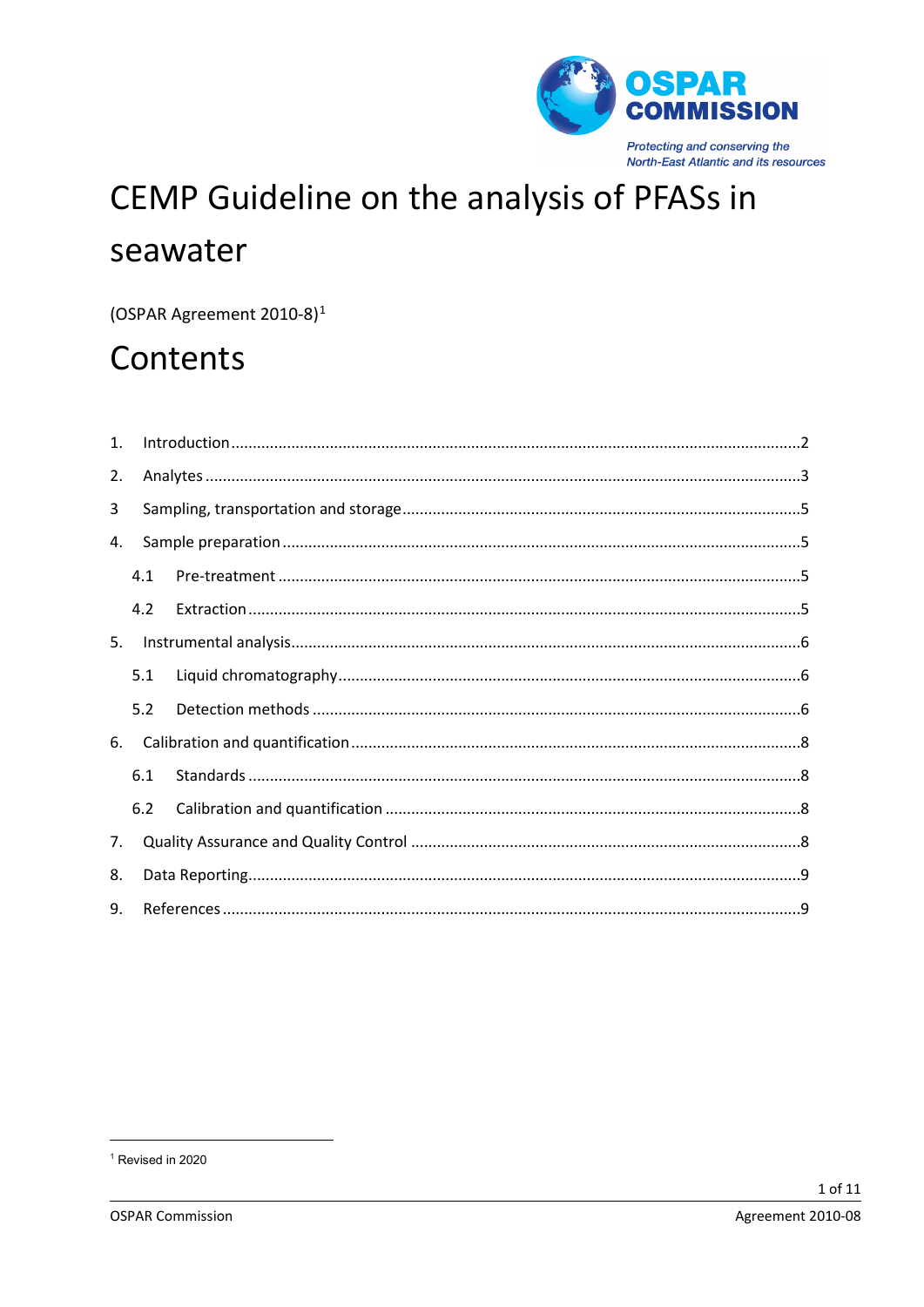## Analysis of PFASs in seawater

## 1. Introduction

Per- and polyfluoroalkyl substances (PFASs) are man-made chemicals and ubiquitous in the environment (Giesy and Kannan, 2001). PFASs are widely used as processing additives during fluoropolymer production and as surfactants in consumer applications, including surface coatings for carpets, furniture and paper products. They are also components in breathable, waterproof fabrics, fire-fighting foams and insulators for electric wires (Kissa, 2001). From the production and use of these products, PFASs can be released into the environment (Ahrens, 2011).

In this document, the name PFASs refers to compounds with a hydrophilic functional group and a hydrophobic fully fluorinated chain which can vary in chain length. The perfluorinated acids have moderate water solubilities, low  $pK<sub>a</sub>$  values and are therefore dissociated at environmentally relevant pH values (Kissa, 2001). Polyfluorinated sulfonamides and fluorotelomer alcohols (FTOHs) are neutral compounds with a moderate vapour pressure currently discussed as precursors to perfluorooctane sulfonic acid (PFOS) and perfluorocarboxylic acids (PFCAs) (Ellis *et al*., 2004). Some 100–200 PFOSprecursors have been identified (KEMI 2006, Buck et al 2011).

PFOS, perfluorooctanoic acid (PFOA) and other per- and polyfluoroalkyl substances (PFASs) are considered global environmental contaminants. PFOS and PFOA are chemically and biologically inert and very stable (Poulsen et al. 2005). PFOS meets the P (persistent) and vP (very persistent) criteria due to very long half-lifetimes. PFOS is also bioaccumulative (B) and toxic (T) (OSPAR 2005). PFOA is considered as very persistent (vP) and toxic (T), but not bioaccumulative (Van der Putte et al. 2010). Both have the capacity to undergo long-range transportation.

A method for the determination of PFOS and PFOA in unfiltered water is already described in the International Standard ISO 21675 (ISO 21675, 2019). The objective of this technical annex is to provide advice on the analysis of PFASs in water based on ISO 25101:2009 and ISO 21675:2019.

This guideline focusses on the sampling, extraction, instrumental analysis and quantification of PFASs from seawater and is based on previous guidelines for PFAS analysis in water (Ahrens et al., 2010; ISO 21675:2019). The extraction and preconcentration of the PFASs is a crucial step in the procedure as the expected concentrations in seawater are often only in the pg  $L<sup>-1</sup>$  range. Extraction and enrichment are usually conducted through solid phase extraction (SPE).

This guideline is not intended as a complete laboratory manual. If necessary, guidance should be sought from specialised laboratories. Laboratories should demonstrate validity of each methodological step. Moreover, use of an alternative method, carried out concurrently to the routine procedure, is recommended for validation.

Contracting parties should follow the OSPAR monitoring guideline but minor deviations from this are acceptable if the method achieves comparable results. Validation of the adopted method needs to be performed on the relevant matrix and concentration range e.g. by taking part in inter-comparison studies or proficiency testing schemes.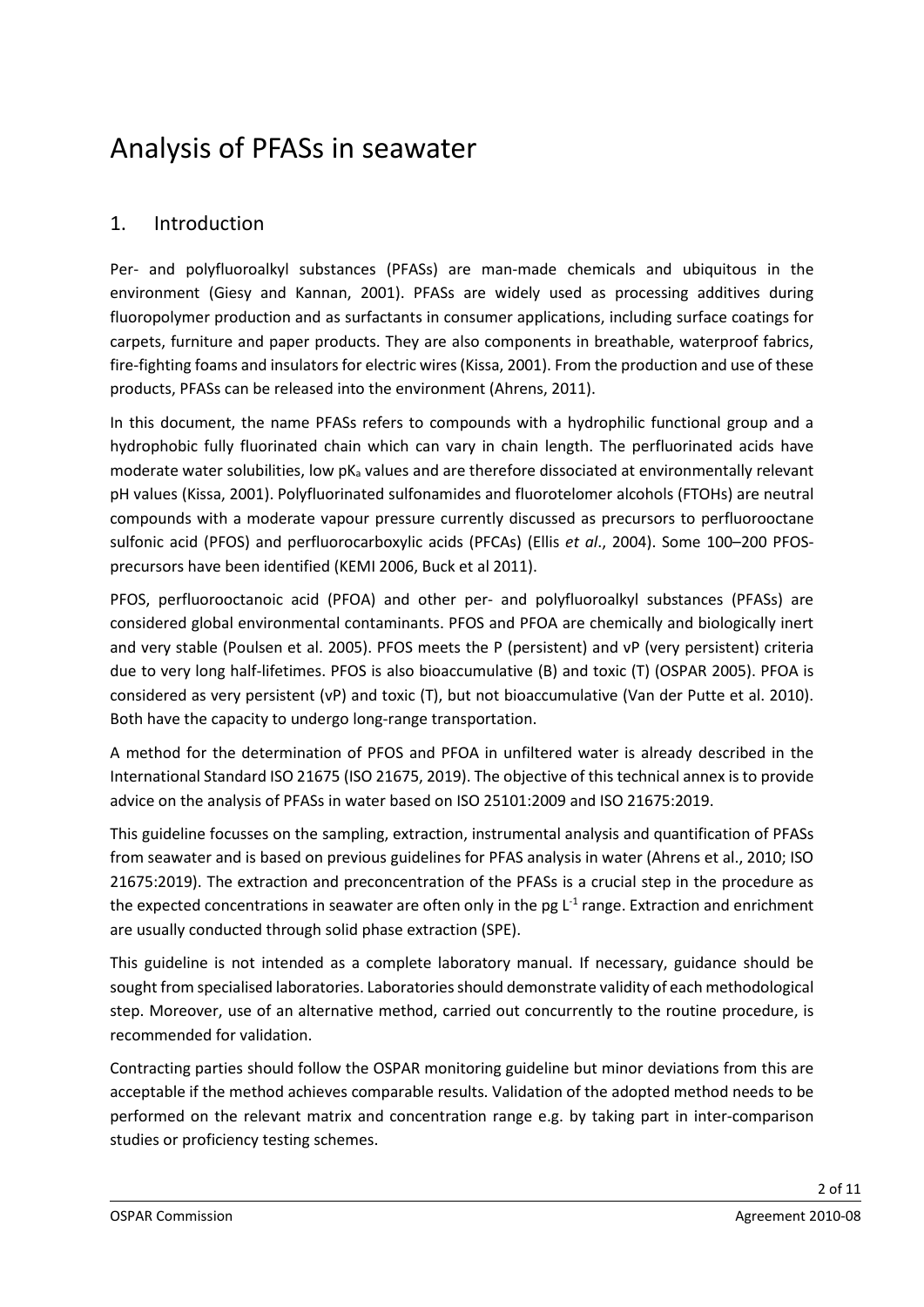### 2. Analytes

Table 1 provides an overview of PFASs that are environmentally relevant in water and provides information on chemical names, acronyms, formula, and Chemical Abstracts Service (CAS) numbers, as well as suggestions for suitable isotopically labelled internal standards for use in PFAS analysis.

The individual compounds belong to the following compound groups: perfluoroalkyl sulfonates (PFSAs), perfluoroalkyl carboxylates (PFCAs), perfluorooctane sulfonamides (FOSAs), perfluorinated sulfinates (PFSiAs) and perfluorooctane sulfonamidoacetic acids (FOSAAs). For monitoring purposes, the chemicals PFOS, PFOA,  $C_4$ - $C_{12}$  PFCAs,  $C_4$ ,  $C_6$ ,  $C_8$  PFSAs and FOSA are considered to be the most important PFASs. Although most studies have focused on PFOS and PFOA because they are high volume chemicals, it is suggested that PFAS with shorter carbon chain lengths should also be included in the analysis, in particular perfluorobutanoate sulfonate (PFBS) and perfluorobutanoic acid (PFBA), the short-chain substitutes of PFOS and PFOA, should preferentially be monitored due to their good water solubility and their use as substitutes for PFOS in various applications.

*Table 1 Full names, acronyms, formulas and Chemical Abstract System (CAS) numbers of native and mass-labelled PFASs relevant for environmental analysis*

| Analyte                          | <b>Acronym</b> | <b>Formula</b>                       | <b>CAS<sup>a</sup>-Number</b>  |
|----------------------------------|----------------|--------------------------------------|--------------------------------|
| Perfluorobutanoic acid           | <b>PFBA</b>    | $C_3F_7COOH$                         | 375-22-4                       |
| Perfluoropentanoic acid          | <b>PFPA</b>    | $C_4F_9COOH$                         | 2706-90-3                      |
| Perfluorohexanoic acid           | <b>PFHxA</b>   | $C_5F_{11}COOH$                      | 307-24-4                       |
| Perfluoroheptanoic acid          | PFHpA          | $C_6F_{13}COOH$                      | 375-85-9                       |
| Perfluorooctanoic acid           | <b>PFOA</b>    | $C_7F_{15}COOH$                      | 335-67-1                       |
| Perfluorononanoic acid           | <b>PFNA</b>    | $C_8F_{17}COOH$                      | 375-95-1                       |
| Perfluorodecanoic acid           | <b>PFDA</b>    | $C_9F_{19}COOH$                      | 335-76-2                       |
| Perfluoroundecanoic acid         | PFUnDA         | $C_{10}F_{21}COOH$                   | 4234-23-5                      |
| Perfluorododecanoic acid         | PFDoDA         | C <sub>11</sub> F <sub>23</sub> COOH | 307-55-1                       |
| Perfluorotridecanoic acid        | <b>PFTriDA</b> | $C_{15}F_{25}COOH$                   | 72629-94-8                     |
| Perfluorotetradecanoic acid      | PFTeDA         | C <sub>13</sub> F <sub>27</sub> COOH | 376-06-7                       |
| Perfluorobutanoate sulfonic acid | <b>PFBS</b>    | $C_4F_9SO_2OH$                       | 29420-49-3 (potassium<br>salt) |
| Perfluoropentane sulfonic acid   | PFPeS          | $C_5F_{11}SO_2OH$                    | 2706-91-4                      |
| Perfluorohexane sulfonic acid    | PFHxS          | $C_6F_{13}SO_2OH$                    | 3871-99-6                      |
|                                  |                |                                      | (potassium salt)               |
| Perfluoroheptane sulfonic acid   | PFHpS          | $C_7F_{15}SO_2OH$                    | 375-92-8                       |
| Perfluorooctane sulfonic acid    | <b>PFOS</b>    | $C_8F_{17}SO_2OH$                    | 1763-23-1                      |
|                                  |                |                                      | (sodium salt)                  |
|                                  |                |                                      | 2795-39-3                      |

(potassium salt)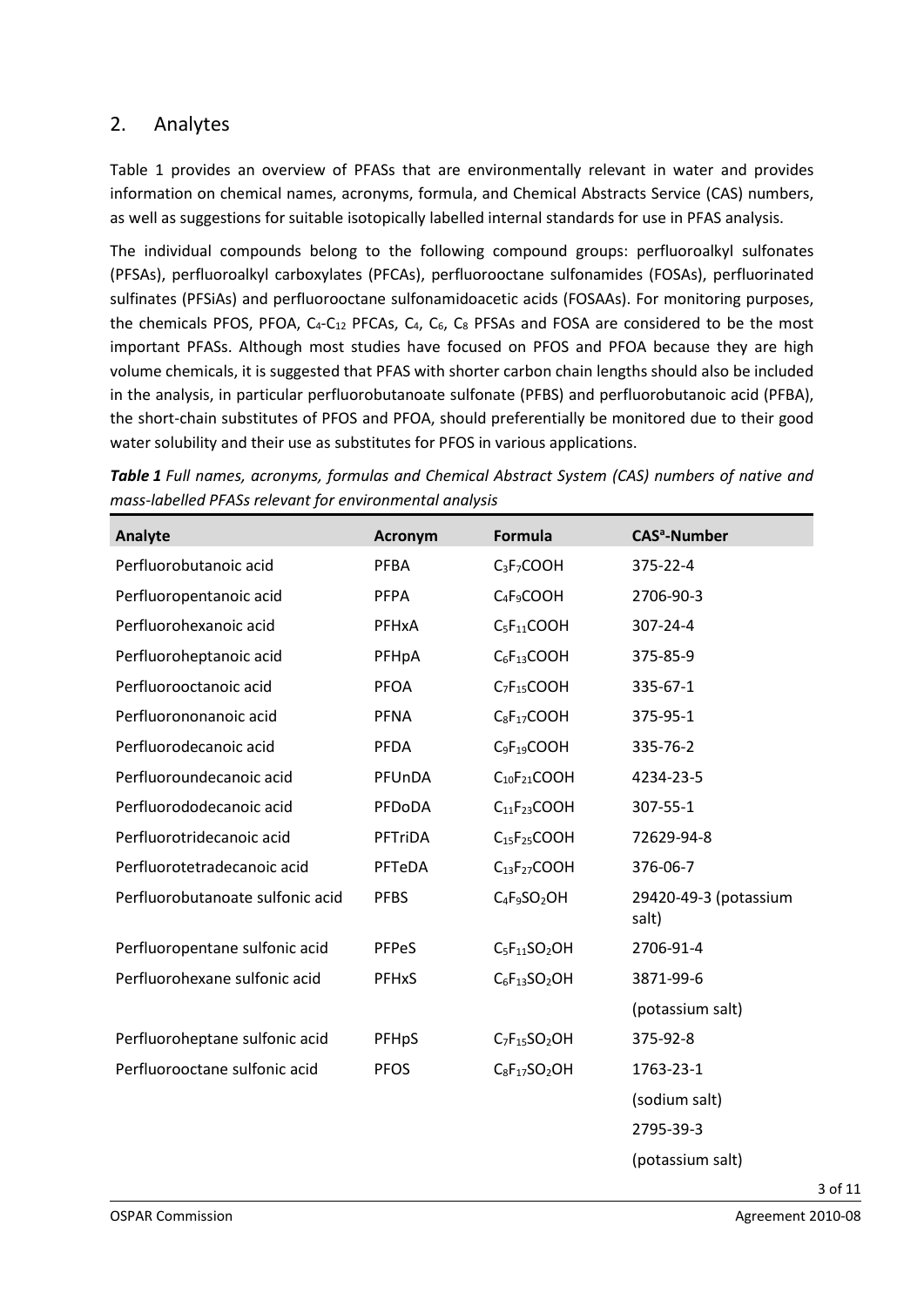| Analyte                                                                                                                                               | <b>Acronym</b>                              | Formula                                                                                  | <b>CAS<sup>a</sup>-Number</b> |  |  |  |
|-------------------------------------------------------------------------------------------------------------------------------------------------------|---------------------------------------------|------------------------------------------------------------------------------------------|-------------------------------|--|--|--|
| Perfluoro-1-decanesulfonic acid                                                                                                                       | <b>PFDS</b>                                 | $C_{10}F_{21}SO_2OH$                                                                     | 13419-61-9                    |  |  |  |
|                                                                                                                                                       |                                             |                                                                                          | (sodium salt)                 |  |  |  |
| 6:2 perfluorooctane sulfonic acid                                                                                                                     | 6:2 FTSA                                    | $C_6F_{13}C_2H_4SO_3H$                                                                   | 27619-97-2                    |  |  |  |
| Perfluorooctane sulfonamide                                                                                                                           | <b>FOSA</b>                                 | $C_8F_{17}SO_2NH_2$                                                                      | 754-91-6                      |  |  |  |
|                                                                                                                                                       |                                             |                                                                                          |                               |  |  |  |
| <b>Internal Standards</b>                                                                                                                             |                                             |                                                                                          |                               |  |  |  |
| Perfluoro-n- $(1,2,3,4^{-13}C_4)$ butanoic<br>acid                                                                                                    | $[^{13}C_4]$ -PFBA                          | $[2,3,4-$<br>${}^{13}C_3$ ]F <sub>7</sub> <sup>13</sup> COOH                             | n.a.                          |  |  |  |
| Perfluoro-n- $(1,2^{-13}C_2)$ hexanoic acid                                                                                                           | $[^{13}C_2]$ -PFHxA                         | $C_4F_9[2-$<br>$^{13}$ C]F <sub>2</sub> <sup>13</sup> COOH                               | n.a.                          |  |  |  |
| Perfluoro-n- $[1,2,3,4$ <sup>-13</sup> C <sub>4</sub> ] octanoic<br>acid                                                                              | $[^{13}C_4]$ -PFOA                          | $C_4F_9[2,3,4-$<br>${}^{13}C_3$ ]F <sub>6</sub> ${}^{13}$ COOH                           | n.a.                          |  |  |  |
| Perfluoro-n-(1,2,3,4,5,6,7,8-<br>${}^{13}C_8$ ) octanoic acid                                                                                         | $[^{13}C_8]$ -PFOA                          | (2,3,4,5,6,7,8)<br>${}^{13}C_7$ )F <sub>15</sub> <sup>13</sup> COOH                      | n.a.                          |  |  |  |
| Perfluoro-n-[1,2,3,4,5-<br>$^{13}C_5$ ]nonanoic acid                                                                                                  | $[^{13}C_5]$ -PFNA                          | $C_4F_9[2,3,4,5-$<br>${}^{13}C_4$ ]F <sub>8</sub> ${}^{13}$ COOH                         | n.a.                          |  |  |  |
| Perfluoro-n- $[1,2^{-13}C_2]$ decanoic acid                                                                                                           | $[^{13}C_2]$ -PFDA                          | $C_8F_{17}^{13}CF_2^{13}COOH$                                                            | n.a.                          |  |  |  |
| Perfluoro-n-[1,2- <sup>13</sup> C <sub>2</sub> ]undecanoic<br>acid                                                                                    | $[^{13}C_2]$ -PFUnDA                        | $C_9F_{19}^{13}CF_2^{13}COOH$                                                            | n.a.                          |  |  |  |
| Perfluoro-n- $[1,2$ - <sup>13</sup> C <sub>2</sub> ] dodecanoic<br>acid                                                                               | $[^{13}C_2]$ -PFDoDA                        | $C_{10}F_{21}^{13}CF_2^{13}COOH$ n.a.                                                    |                               |  |  |  |
| Perfluoro-n-[1,2- <sup>13</sup> C <sub>2</sub> ]tetradecanoic [ <sup>13</sup> C <sub>2</sub> ]-PFTeDA $C_{12}F_{25}^{13}CF_{2}^{13}COOH$ n.a.<br>acid |                                             |                                                                                          |                               |  |  |  |
| Perfluoro-1-hexane[ <sup>18</sup> O <sub>2</sub> ]sulfonate                                                                                           | $[^{18}O_2]$ -PFHxS $C_6F_{13}S[^{18}O_2]O$ |                                                                                          | n.a.                          |  |  |  |
| Perfluoro-1-[1,2,3,4-<br>$^{13}C_4$ octanesulfonate                                                                                                   | $[^{13}C_4]$ -PFOS                          | $C_4F_9[1,2,3,4-$<br>${}^{13}C_4$ ]F <sub>8</sub> SO <sub>2</sub> O <sup>-</sup>         | n.a.                          |  |  |  |
| Perfluoro-1-(1,2,3,4,5,6,7,8-<br>${}^{13}C_8$ ) octanesulfonate                                                                                       | $[^{13}C_8]$ -PFOS                          | (1,2,3,4,5,6,7,8<br>${}^{13}C_8$ )F <sub>17</sub> SO <sub>2</sub> O                      | n.a.                          |  |  |  |
| 6:2 fluorotelomer sulfonate (1,2-<br>$^{13}C_{2}$                                                                                                     | $[$ <sup>13</sup> C <sub>2</sub> ]-6:2 FTSA | $(1,2-$<br>${}^{13}C_2$ )C <sub>6</sub> H <sub>4</sub> F <sub>13</sub> SO <sub>3</sub> - | n.a.                          |  |  |  |
| Perfluoro-1-(1,2,3,4,5,6,7,8-<br>$^{13}C_8$ ) octanesulfonamide                                                                                       | $[^{13}C_8]$ -FOSA                          | $(1,2,3,4,5,6,7,8-$<br>${}^{13}C_8$ )F <sub>17</sub> SO <sub>2</sub> NH <sub>2</sub>     | n.a.                          |  |  |  |
| <sup>a</sup> , Chemical Abstract System; n.a., not available                                                                                          |                                             |                                                                                          |                               |  |  |  |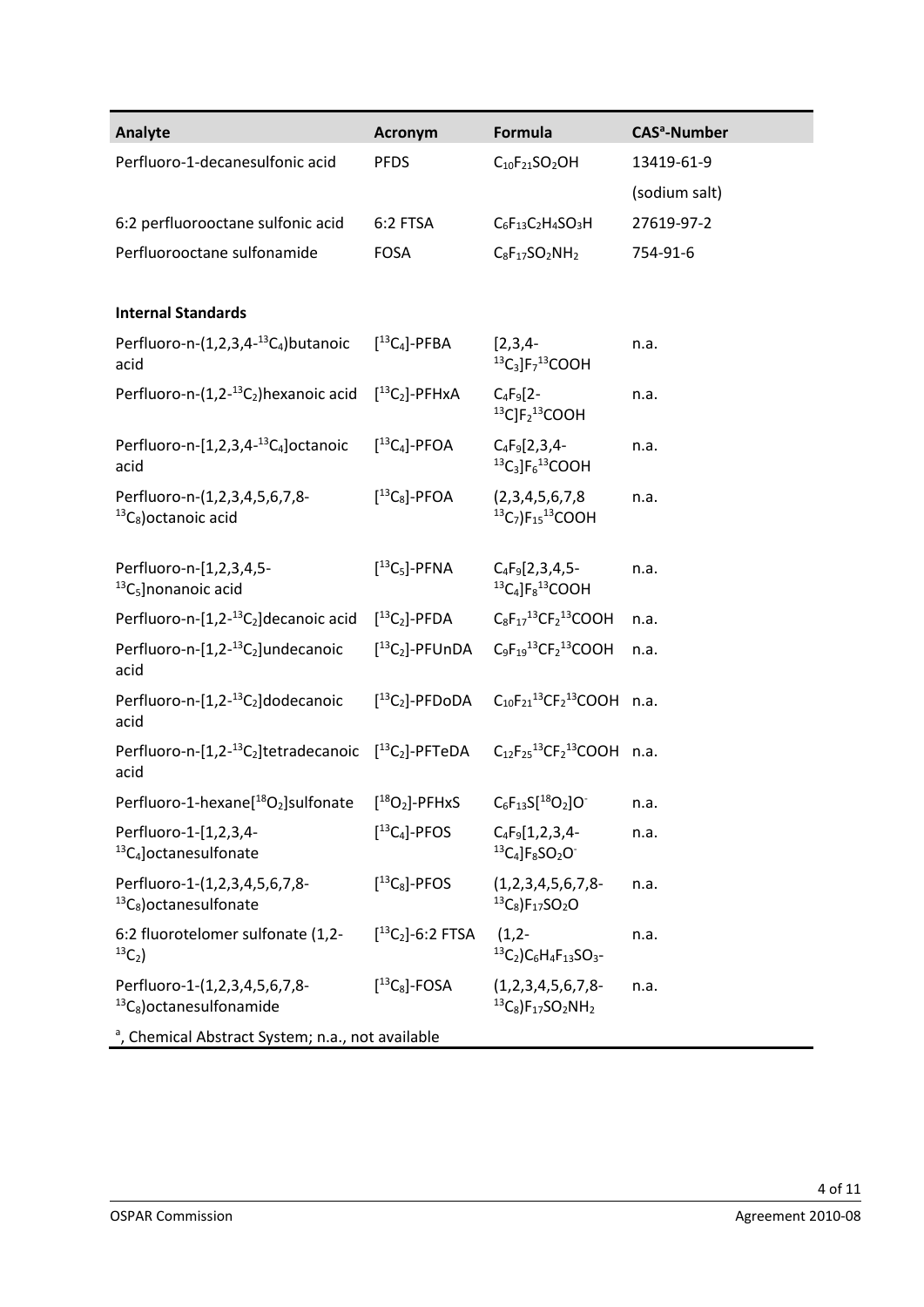## 3 Sampling, transportation and storage

The sampling should be carried out by trained personnel being aware of the risk of contamination of samples if incorrectly handled. It is recommended to take, preserve and handle samples as specified in ISO 5667-1. Materials and clothes that contain, or may adsorb, fluorinated compounds, such as polytetrafluoroethylene (PTFE), must be avoided during sampling and sample processing. In particular, the containers that come into direct contact with the sample must not contain any fluorinated polymers (e.g. PTFE). Containers and equipment made of polypropylene (according to ISO 25101:2009), polyethylene, glass, or stainless steel shall be checked for possible background contamination before use. Especially glass and polypropylene sampling and storage containers should be carefully checked for PFASs, as longer chained PFASs tend to sorb to glass walls, and cleaned before use (e.g. the sample container or filtration equipment must be rinsed with a polar solvent, such as methanol and dried before use) in order to minimise contamination. Every material that may come into contact with the sample must be free of fluorinated compounds. The highest contamination risk was observed for PFOA and perfluorononanoic acid (PFNA; Theobald *et al*., 2007).

The use of intermediate sample tubes and vials should be limited in the overall process to avoid contamination or loss by sorption (ISO 21675, 2019).

#### 4. Sample preparation

#### **4.1 Pre-treatment**

In general, samples can be analysed without pre-treatment (ISO 21675, 2019). In case that the samples are filtered prior to extraction to remove suspended particulate matter (SPM), the possible risk of sorption to the filter material (e.g. glass fibre filter (GFFs) must be taken into account and checked for by quality control measures. It is important to sonicate the sample for approximately 5 min before filtration, to minimise the sorption of PFASs to the sample container wall. As flat-bed filters have a very limited capacity, the use of coiled glass fibre filter is recommended for filtration of volumes larger than 10 L and water samples with high amounts of suspended matter. A pump is necessary to force the water through the filter. Due to the additional steps, this operation affords a number of additional quality control measures (adsorption losses, contamination problems) as the filtration equipment may be a source of contamination (Ahrens et al., 2009b; Arp and Goss, 2009). After filtration, the equipment should be rinsed with a polar solvent and the sample should be spiked with a mass-labelled internal standard (IS) mixture at concentrations close to the environmental level in order to correct for losses during extraction and concentration, and for matrix effects during analysis.

#### **4.2 Extraction**

Large-volume injection can be used to analyse PFAS directly without sample pre-treatment (Schultz *et al*., 2006) if concentrations in the samples are high enough with the advantage that no further cleanup is required and eluates may be analysed directly or after being concentrated to  $\sim$  1 mL.

The extraction of PFAS from seawater samples with low concentration is carried out using solid phase extraction (SPE) according to the ISO 21675 method.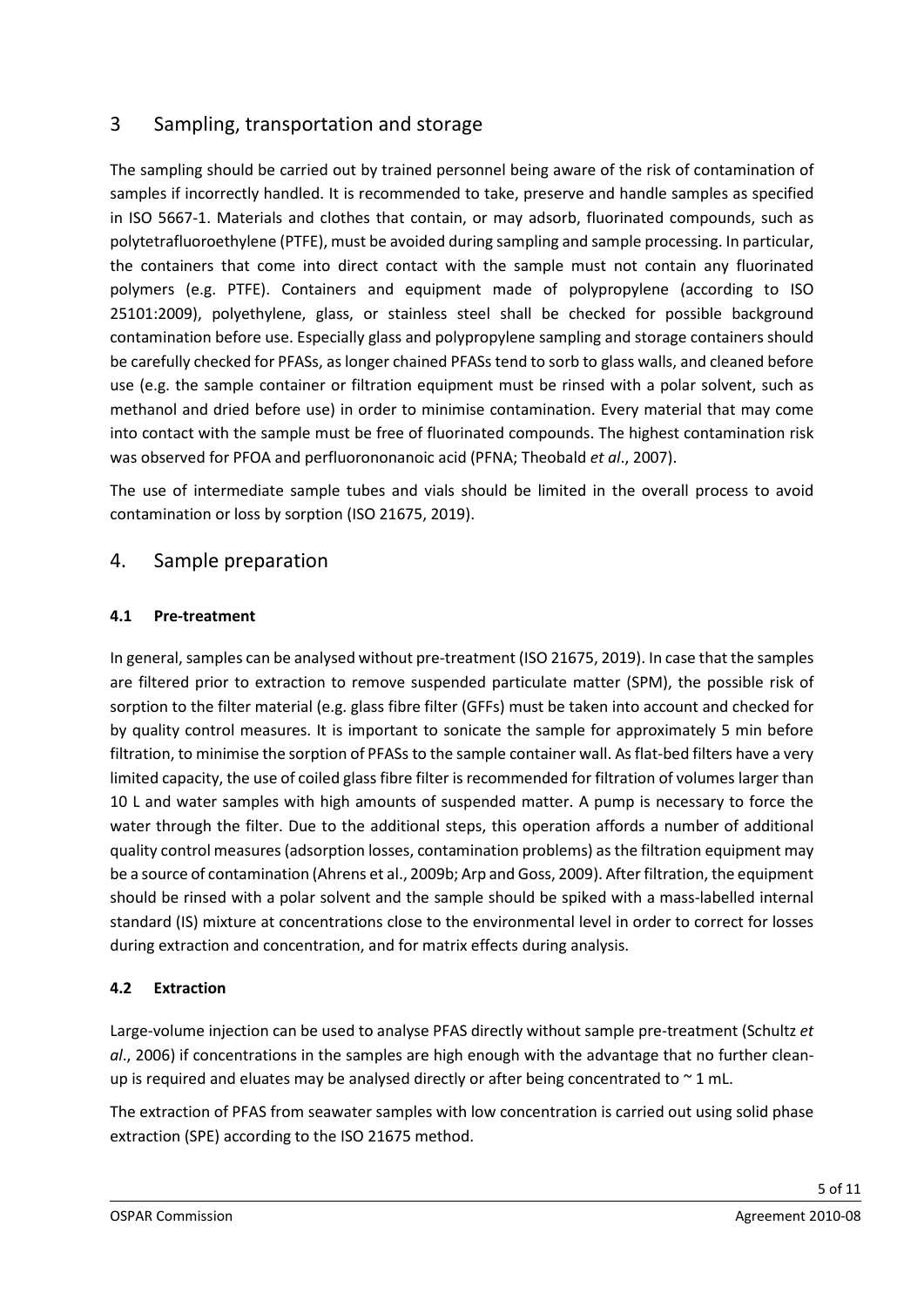## 5. Instrumental analysis

An injection standard (InjS) can be added to the final extract for correction of the injection volumes and calculation of the recoveries of the mass-labelled IS. The InjS should not occur in environmental samples, hence, the use of a mass-labelled InjS is suggested.

The solvent composition of the final extract should correspond to the mobile phase of the liquidchromatography (LC) method in order to obtain a satisfactory peak shape of the compounds, in particular of early eluting short-chain PFASs. Unless the samples are analysed immediately, the vials should be kept at < 4°C in the dark and analysed within one week. It is important to sonicate and vortex the vials before analysis to minimise the sorption of PFASs to the vial wall.

Instrumental analysis of PFAS in aquatic matrices has not changed substantially in the past decade. HPLC-MS/MS is still most widely used, although some studies used HRMS such as Orbitrap- or time-offlight (TOF)-MS for quantitative and qualitative analyses (Nakayama et al., 2019). Since most target PFAS are anionic, MS is generally operated in ESI-negative mode (Hansen et al., 2001; Berger and Haukas, 2005). For neutral PFAS, atmospheric pressure chemical ionisation (APCI) and atmospheric pressure photo ionisation (APPI) have also been tested (Ayala-Cabrera et al. 2018).

Alternatively, gas chromatography coupled with mass spectrometry (GC/MS), with derivatisation of the ionic PFCs, can be used, which has the advantage of resolving isomers (Chu & Letcher, 2009).

#### **5.1 Liquid chromatography**

Modifications of the instrument might be necessary to minimise contact with fluorine-containing materials (Yamashita *et al*., 2004). A scavenger cartridge can be installed between the pump and injector to trap contaminants originating from the degasser, connecting tubes and the mobile phase.

The C8 or C18 reversed-phase columns may be used for the LC separation of PFAS. The use of a guard column is recommended in order to maintain chromatographic performance and extend the lifetime of the chromatographic column. To reduce interference derived from the aqueous solvent, the use of a PFAS trapping column is highly recommended (Stone et al. 2010).

To overcome separation problems (e.g. co-eluting matrix compounds), it may be helpful to use reversed-phase columns with polar groups instead of C8 or C18 columns. Mixtures of water and either methanol or acetonitrile can be used as the mobile phase, in each case with  $2 - 10$  mM ammonium acetate as an ionisation aid. Gradients ranging from 10 % to 100 % methanol or acetonitrile are required for the separation of the compounds listed in Table 1. To ensure stability of retention times, the use of a temperature-controlled column oven is recommended.

#### **5.2 Detection methods**

The most widely used technique for detection of PFASs is tandem MS (MS/MS) operated in the MRM mode. Mass spectrometry parameters, such as collision energy, clustering potential, and cone voltage, must be optimised for each individual compound and each instrument. Typical precursor and product ions are given in Table 2 and in ISO 21675.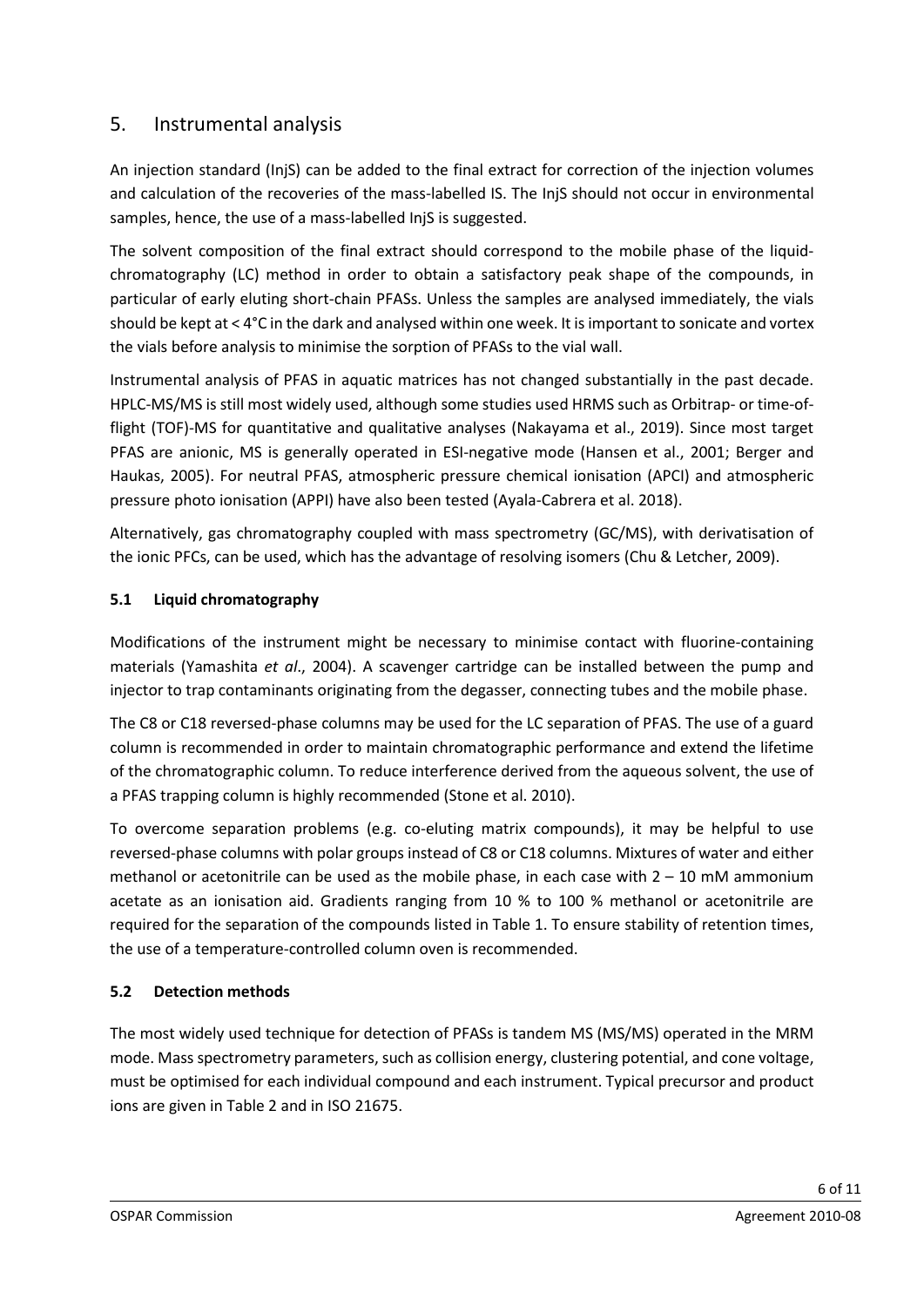| Analyte                                     | Precursor ion (m/z) | Product ion (m/z) | Product ion (m/z) |
|---------------------------------------------|---------------------|-------------------|-------------------|
| PFBA                                        | 213                 | 169               |                   |
| PFPA                                        | 263                 | 219               | 69                |
| PFHxA                                       | 313                 | 269               | 119               |
| PFHpA                                       | 363                 | 319               | 169               |
| <b>PFOA</b>                                 | 413                 | 369               | 169               |
| PFNA                                        | 463                 | 419               | 219               |
| PFDA                                        | 513                 | 469               | 219               |
| PFUnDA                                      | 563                 | 519               | 269               |
| PFDoDA                                      | 613                 | 569               | 269               |
| PFTriDA                                     | 663                 | 619               | 269               |
| PFTeDA                                      | 713                 | 669               | 369               |
| <b>PFBS</b>                                 | 299                 | 80                | 99                |
| PFPeS                                       | 350                 | 80                | 99                |
| PFHxS                                       | 399                 | 80                | 99                |
| PFHpS                                       | 449                 | 80                | 99                |
| <b>PFOS</b>                                 | 499                 | 80                | 99                |
| <b>PFDS</b>                                 | 599                 | 80                | 99                |
| 6:2 FTSA                                    | 427                 | 407               | 81                |
| <b>FOSA</b>                                 | 498                 | 78                | 169               |
|                                             |                     |                   |                   |
| $[^{13}C_4]$ -PFBA                          | 217                 | 172               |                   |
| $[^{13}C_2]$ -PFHxA                         | 315                 | 270               | 119               |
| $[^{13}C_4]$ -PFOA                          | 417                 | 372               | 169               |
| $[^{13}C_5]$ -PFNA                          | 468                 | 423               | 219               |
| $[^{13}C_2]$ -PFDA                          | 515                 | 470               | 219               |
| $[^{13}C_2]$ -PFUnDA                        | 565                 | 520               | 269               |
| $[^{13}C_2]$ -PFDoDA                        | 615                 | 570               | 269               |
| $[^{13}C_2]$ -PFTeDA                        | 715                 | 670               | 369               |
| $[^{18}O_2]$ -PFHxS                         | 403                 | 84                | 103               |
| $[^{13}C_4]$ -PFOS                          | 503                 | 80                | 99                |
| $[^{13}C_8]$ -PFOS                          | 507                 | 80                | 99                |
| $[$ <sup>13</sup> C <sub>2</sub> ]-6:2 FTSA | 429                 | 409               | 81                |
| $[^{13}C_8]$ -FOSA                          | 506                 | 78                | 172               |

*Table 2 Selected diagnostic ions used in the determination of PFASs*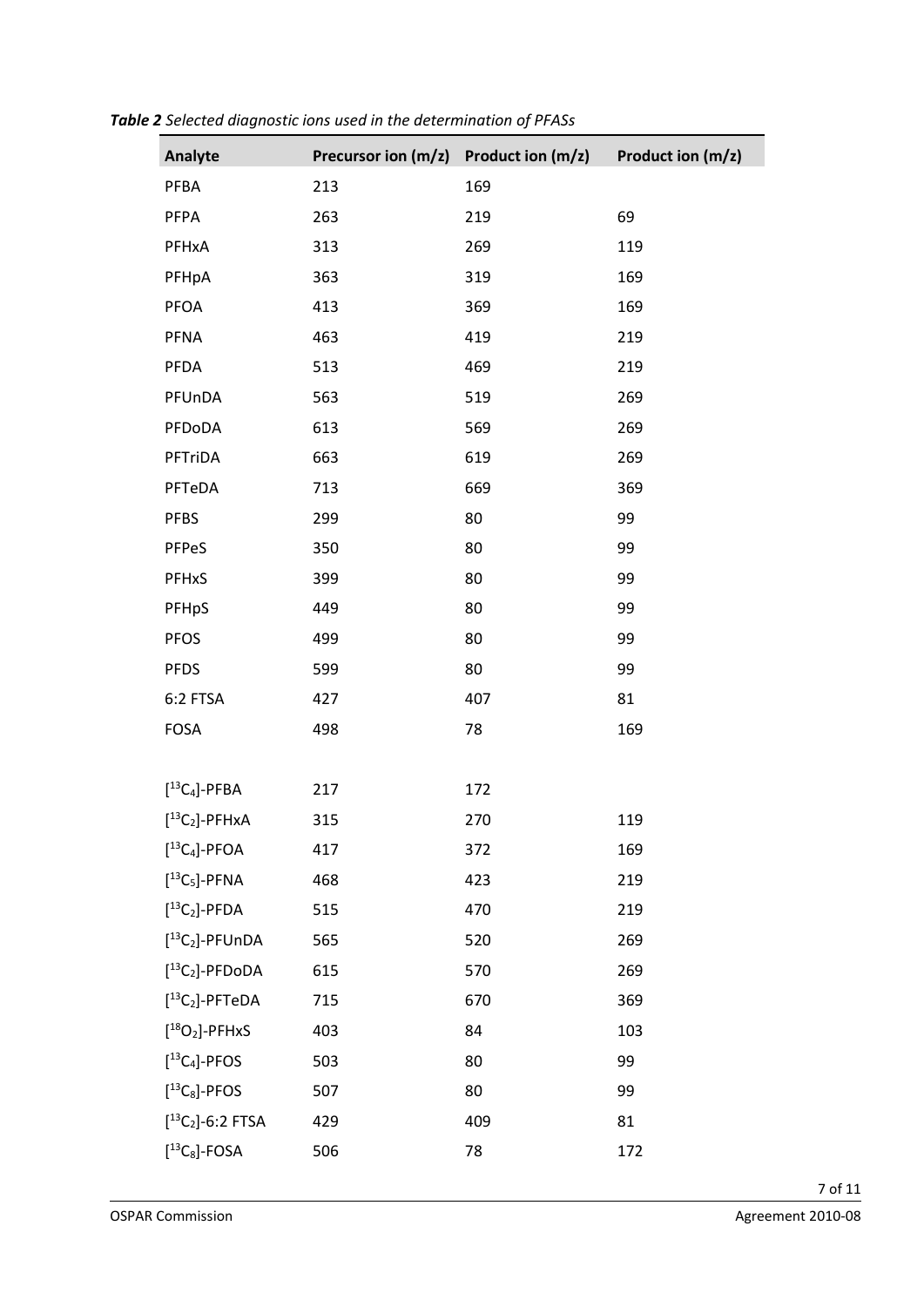| Analyte            | <b>Precursor ion <math>(m/z)</math></b> Product ion $(m/z)$ |     | Product ion $(m/z)$ |
|--------------------|-------------------------------------------------------------|-----|---------------------|
| $[^{13}C_8]$ -PFOA | 421                                                         | 376 | 172                 |

## 6. Calibration and quantification

#### **6.1 Standards**

The use of commercially available standards with a purity of > 99% is recommended. Suggestions for mass-labelled IS are given in Table 1. It is strongly recommended to use IS for PFAS-analysis, to compensate for signal enhancement/suppression or losses during sample preparation. If possible, the corresponding mass-labelled IS should be used for each target analyte. In case a mass-labelled standard is not available, an IS with physicochemical characteristics and recovery rates similar to that of the target compound can be used but matrix suppression/enhancement effects must first be checked in LC-ESI-MS/MS (for further details see ISO 25101). When using a PFAS standard solution of mixed isomers, it should be determined whether the nominal concentration corresponds to the linear PFAS or to the total amount of isomers (Kaupmees & Rebane, 2017; see also section 6.2).

#### **6.2 Calibration and quantification**

The calibration and quantification should be carried out using the method of internal standard according to the ISO 21675 method. In case of matrix effects, standard addition may be an alternative calibration option.

Some PFASs show more than one peak in the chromatogram, which is due to the presence of branched isomers. The ratio of linear to branched isomers can differ between the calibration standard and environmental samples. If the peak area of the branched isomer exceeds 10 % of that of the linear isomer, it is recommended to estimate its concentration based on the response factor of the linear standard.

The PFCAs and PFSAs are almost completely dissociated in environmental matrices. If salts are used for the preparation of calibration standards, quantification results should be calculated for the corresponding acids.

### 7. Quality Assurance and Quality Control

Prior to the analysis of environmental samples, the method should be subject to a full in-house validation according to the requirements of the monitoring programme. This should include the determination of limits of detection, limits of quantification, trueness, precision, linearity of calibration, measurement uncertainty and robustness (for further details see ISO 21675).

Within each sample batch, at least one sample should be extracted in duplicate and a laboratory control sample should be included, and the results recorded in control charts.

Laboratories should demonstrate their competence by participation in laboratory proficiency testing schemes relevant for the monitoring programme. Such exercises for seawater are still rarely offered by proficiency testing providers, but two interlaboratory studies aiming at method validation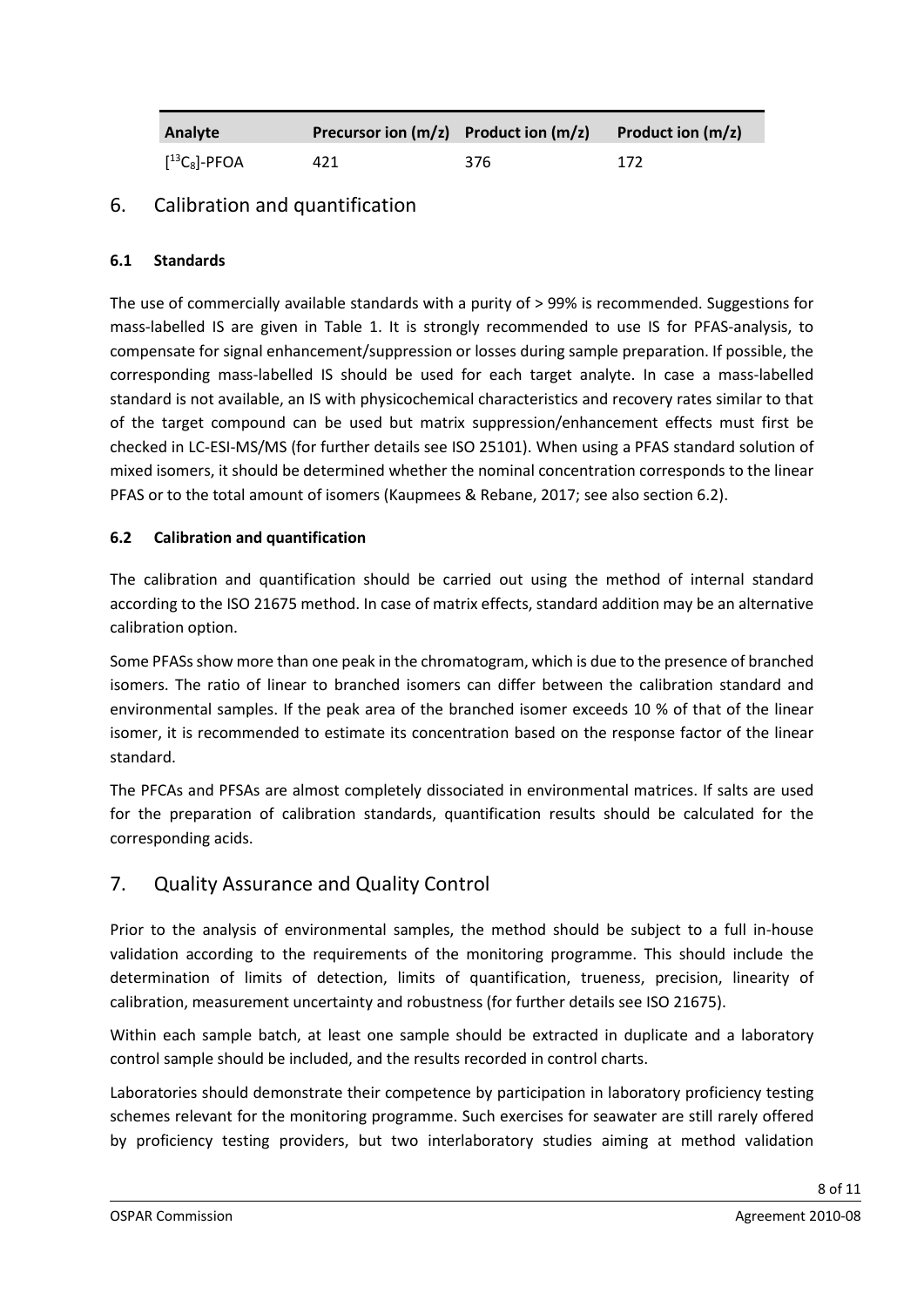demonstrated acceptable performance of laboratories in analysing PFASs in water/seawater (van Leeuwen *et al*., 2009; ISO 21675, 2019).

### 8. Data Reporting

For routine analysis, the data report should be in accordance with the relevant monitoring program; it should e.g. include information about sampling, sample processing, storage and analysis, and results reported along with the associated measurement uncertainty (estimated using ISO 11352:2012). Estimation should be based on within-laboratory reproducibility, data from proficiency tests, industry reference material (IRM), and, when available, certified reference material (CRM).

### 9. References

- Ahrens, L., Vorkamp, K., Lepom, P., Bersuder, P., Theobald, N., Ebinghaus, R., Bossi, R., Barber, J. L., McGovern, E. 2010. Determination of perfluoroalkyl compounds in water, sediment, and biota. ICES Techniques in Marine Environmental Sciences No. 48. 16 pp.
- Ahrens, L. 2011. Polyfluoroalkyl compounds in the aquatic environment: A review of their occurrence and fate. J Environ Monitor. 13, 20–31.
- Ahrens, L., Plassmann, M., Xie, Z., and Ebinghaus, R. 2009. Determination of polyfluoroalkyl compounds in water and suspended particulate matter in the River Elbe and North Sea, Germany. Frontiers of Environmental Science and Engineering in China, 3: 152 – 170.
- Arp, H. P. H., and Goss, K-U. 2009. Gas/particle partitioning behavior of perfluorocarboxylic acids with terrestrial aerosols. Environmental Science and Technology, 43: 8542 – 8547.
- Ayala-Cabrera, J.F., Javier Santos F. and Moyano E. (2018). [Negative-ion atmospheric pressure](https://doi.org/10.1007/s00216-018-1138-z)  [ionisation of semi-volatile fluorinated compounds for ultra-high-performance liquid](https://doi.org/10.1007/s00216-018-1138-z)  [chromatography tandem mass spectrometry analysis.](https://doi.org/10.1007/s00216-018-1138-z) Anal. Bioanal. Chem., 410 (2018), pp. 4913- 4924[, 10.1007/s00216-018-1138-z](https://doi.org/10.1007/s00216-018-1138-z)
- Berger, U.; Langlois, I.; Oehme, M.; Kallenborn, R. Comparison of three types of mass spectrometer for high-performance liquid chromatography/ mass spectrometry analysis of perfluoroalkylated substances and fluorotelomer alcohols. Eur. J. Mass. Spectrom. 2004, 10, 579-588.
- Berger, U.; Haukas, M. Validation of a screening method based on liquid chromatography coupled to high-resolution mass spectrometry for analysis of perfluoroalkylated substances in biota. J. Chromatogr. A 2005, 1081, 210-217.
- [Buck,](https://www.ncbi.nlm.nih.gov/pubmed/?term=Buck%20RC%5BAuthor%5D&cauthor=true&cauthor_uid=21793199) R.C., [Franklin,](https://www.ncbi.nlm.nih.gov/pubmed/?term=Franklin%20J%5BAuthor%5D&cauthor=true&cauthor_uid=21793199) J., [Berger,](https://www.ncbi.nlm.nih.gov/pubmed/?term=Berger%20U%5BAuthor%5D&cauthor=true&cauthor_uid=21793199) U., [Conder,](https://www.ncbi.nlm.nih.gov/pubmed/?term=Conder%20JM%5BAuthor%5D&cauthor=true&cauthor_uid=21793199) J.M., [Cousins,](https://www.ncbi.nlm.nih.gov/pubmed/?term=Cousins%20IT%5BAuthor%5D&cauthor=true&cauthor_uid=21793199) I.T., [de Voogt,](https://www.ncbi.nlm.nih.gov/pubmed/?term=de%20Voogt%20P%5BAuthor%5D&cauthor=true&cauthor_uid=21793199) P., [Jensen,](https://www.ncbi.nlm.nih.gov/pubmed/?term=Jensen%20AA%5BAuthor%5D&cauthor=true&cauthor_uid=21793199) A.A., [Kannan,](https://www.ncbi.nlm.nih.gov/pubmed/?term=Kannan%20K%5BAuthor%5D&cauthor=true&cauthor_uid=21793199) K., [Mabury,](https://www.ncbi.nlm.nih.gov/pubmed/?term=Mabury%20SA%5BAuthor%5D&cauthor=true&cauthor_uid=21793199) S.A., [van Leeuwen,](https://www.ncbi.nlm.nih.gov/pubmed/?term=van%20Leeuwen%20SP%5BAuthor%5D&cauthor=true&cauthor_uid=21793199) S.P.J 2011. Perfluoroalkyl and Polyfluoroalkyl Substances in the Environment: Terminology, Classification, and Origins. [Integr Environ Assess Manag.](https://www.ncbi.nlm.nih.gov/pmc/articles/PMC3214619/) 2011 Oct; 7(4): 513–541.
- Chu, S., and Letcher, R. J. 2009. Linear and branched perfluorooctane sulfonate isomers in technical product and environmental samples by in-port derivatization – gas chromatography – mass spectrometry. Analytical Chemistry, 81: 4256 – 4262.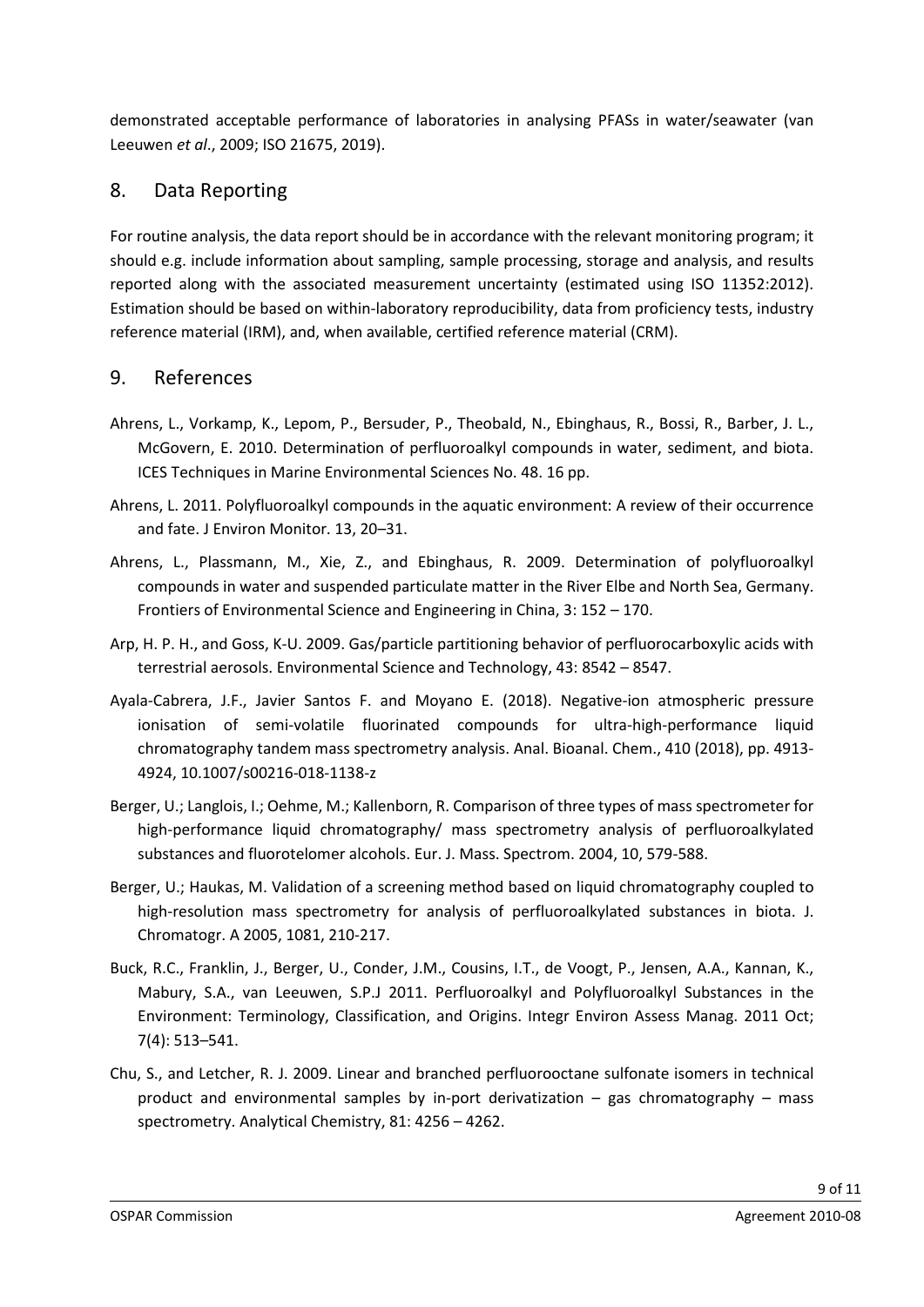- Ellis, D. A.; Martin, J. W.; Mabury, S. A.; De Silva, A. O.; Hurley, M. D.; Sulbaek Anderson, M. D.; Wallington, T. J. Degradation of fluorotelomer alcohols: A likely atmospheric source of perfluorinated carboxylic acids. Environ. Sci. Technol. 2004, 38, 3316-3321.
- Giesy, J. P.; Kannan, K. Global distribution of perfluorooctane sulfonate in wildlife. Environ. Sci. Technol. 2001, 35, 1339-1342.
- Hansen, K. J.; Clemen, L. A.; Ellefson, M. E.; Johnson, H. O. Compound-specific, quantitative characterisation of organic fluorochemicals in biological matrices. Environ. Sci. Technol. 2001, 35, 766-770.
- International Standards Organisation, Water quality Determination of perfluorooctanesulfonate (PFOS) and perfluorooctanate (PFOA) - Method for unfiltered samples using solid phase extraction and liquid chromatography/mass spectrometry, ISO 25101, 2009.
- International Standards Organisation, Water quality Determination of perfluoroalkyl and polyfluoroalkyl (PFAS) in water - Method using solid phase extraction and liquid chromatography/mass spectrometry (LC-MS/MS), ISO 21675, 2019.
- International Standards Organisation, Water quality Estimation of measurement uncertainty based on validation and quality control data, ISO 11352:2012
- Kaupmees, S., Rebane, R. 2017. Analysis and validation of perfluorinated compounds in water, sediment and fish with LCESI–MS/MS. International Journal of Environmental Analytical Chemistry, Vol. 97, No. 8, 695-709 Ephttps://doi.org/10.1080/03067319.2017.1356922.
- KEMI 2006. Perfluorinated substances and their uses in Sweden. Swedish Chemical Agency (KEMI) Report 7/06. 58 pp.
- Kissa, E. Fluorinated Surfactants and Repellents. Marcel Dekker 2001, 97.
- Nakayama, S. F., Yoshikane, M., Onoda, Y., Nishihama, Y., Iwai-Shimada, M., Takagi, M., Kobayashi, Y., Isobe, T. 2019. Worldwide trends in tracing poly- and perfluoroalkyl substances (PFAS) in the environment. Trends in Analytical Chemistry, Vol. 121, 115410 https://doi.org/10.1016/j.trac.2019.02.011.
- Powley, C. R.; George, S. W.; Ryan, T. W.; Buck, R. C. Matrix effect-free analytical methods for determination of perfluorinated carboxylic acids in environmental matrixes. Anal. Chem. 2005, 77, 6353-6358.
- Schultz, M. M., Barofsky, D. F., and Field, J. A. 2006. Quantitative determination of fluorinated alkyl substances by large-volume-injection liquid chromatography tandem mass spectrometrycharacterisation of municipal wastewaters. Environmental Science and Technology, 40: 289 – 295.
- Stone, P.K.W., Cote, L., Gushue, J., Letcher, R.J., Chu S. 2010. Agilent App. Note, 5990
- Theobald, N., Gerwinski, W., Caliebe, C., and Haarich, M. 2007. Development and validation of a method for the determination of polyfluorinated organic substances in sea water, sediments and biota. Occurrence of these compounds in the North and Baltic Seas. Umweltforschungensplan des Bundesministeriums fur Umwelt, Naturschutz, und Reaktorsicherheit, Forschungsbericht 202 22 213, UBA-FB 00 001409. 133 pp. (in German, with English abstract)